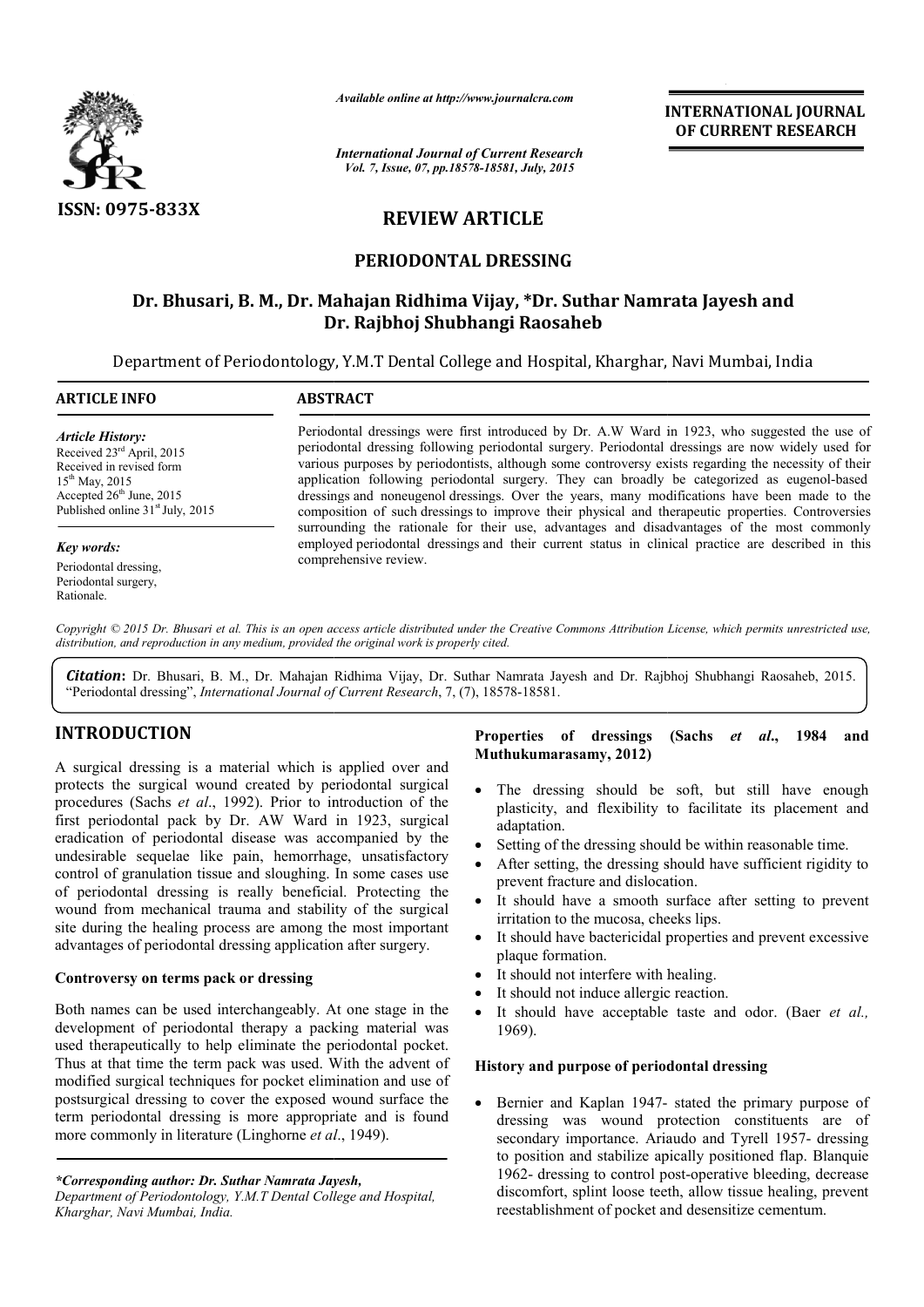Baer *et al* (1969) - primary purpose of dressing was

- 1. To provide patient comfort and
- 2. To protect the wound from injury during healing,
- 3. To hold a flap in position after it has been sutured or

4. To immobilize a gingival graft by dissipating the pull from alveolar mucosa and lip. The dressing should not be used:

A) To control postoperative bleeding.

B) To splint the teeth. This should be performed before the surgery.

### **Functions of periodontal dressings (Sachs and Farnoush, 1984)**

- A periodontal dressing provides mechanical protection to the wound thereby facilitating healing but by itself it has no curative properties.
- It enhances patient comfort by isolating area from external injuries or irritation for example- from tongue during mastication, contact with hot and spicy food.
- It maintains surgical area free of debris.
- It prevents postoperative bleeding by maintaining the init1ial clot in position.
- Helps maintain position of repositioned soft tissues.
- Acts as template to prevent formation of excessive granulation tissue.
- Protect newly exposed root surfaces
- Protects sutures from getting entangled with the food particles.

### **Types of periodontal dressings**

Generally classified into three types: Hall 2003:

- 1) Zinc oxide eugenol dressings
- 2) Zinc oxide non eugenol dressings
- 3) Those containing neither zinc oxide nor eugenol like:
- a. Cyanoacrylates
- b. Tissue conditioners
- c. Dressings which contain antimicrobial agents
- d. Photo curing periodontal dressings.

### **Zinc oxide eugenol dressings (hard packs)**

It exists in two forms : A) Powder and liquid form (Kirkland pack) B) Paste form i) Impression paste ii) As a Periodontal Dressing-Ward's Wondr-Pak

WARD'S WONDR- PAK Periodontal Dressings were first introduced in 1923 when Dr.A.W.Ward advocated the rules and use of packing material around the teeth following surgery. This material was called Wondrpak. Manufactured by: Westward Dental Products Co., San Francisco, Ca, USA

### **Powder**

- a. Zinc Oxide- Resin- improve setting
- b. Tannic acid-improve setting
- c. Cellulose fibers-improve setting
- d. Zinc acetate accelerator, better working time.

e. Asbestos – binder and filler

**Liquid–** Isopropyl alcohol (10%), clove oil, resin, pine oil, peanut oil, camphor and coloring agents.

### **Setting reaction (Sachs and Farnoush, 1984)**

When the components are mixed zinc oxide and eugenol react to form Zinc Eugenolate. The set material consists of free eugenol which increases in amounts as the zinc eugenolate decomposes. (Molnar 1967).

### **Disadvantages**

- 1) According to Radden 1992 Free eugenol causes marked inflammation, delayed healing, tissue necrosis.
- 2) They leave a bad taste in patients mouth.
- 3) Romanow 1967 reported contact allergy to eugenol and rosin. Pulsion– reported an anaphylactic reaction after application of eugenol containing dressing
- 4) Asbestos was found to have the potential for causing asbestos lung cancer.
- 5) Tannic acid causes liver damage when absorbed systemically

### **History**

Box and Ham 1942-Zinc oxide eugenol dressing for chemical curettage in NUG pts. It contained Tannic acid– Hemostasis, astringent Thymol – antiseptic Dressing destroyed spirillum and fusi form bacteria present in NUG Orban 1943– Zinc oxide eugenol dressing and paraformaldehyde were used to perform gingivectomy by chemosurgery. However dressing caused extensive necrosis of gingiva and bone. Promoted abscess formation by blocking exudate.

#### **Non eugenol dressings (soft packs)**

- A. Coe- pack
- B. Peripac
- C. Vocopack
- D. Perio-care

#### **Coe-pak**

Most common and widely used: non-eugenol dressing. Manufactured by: Coe Laboratories Inc., Chicago, I1, USA Supplied as: i) two pastes ii) auto-mixing system in syringe.

i) Paste form

**Composition:** Smith D C 1970

#### (Accelerator)

- a.Zinc Oxide-Antiseptic and Astringent
- b.Veg. Oil-Plasticity
- c.Lorothidol-Fungicide
- d.Magnesium oxide-Helps in setting reaction
- e.Gum-Cohesiveness (Base paste)
	-
- a. Liquid coconut fatty acid-Helps in chemical reaction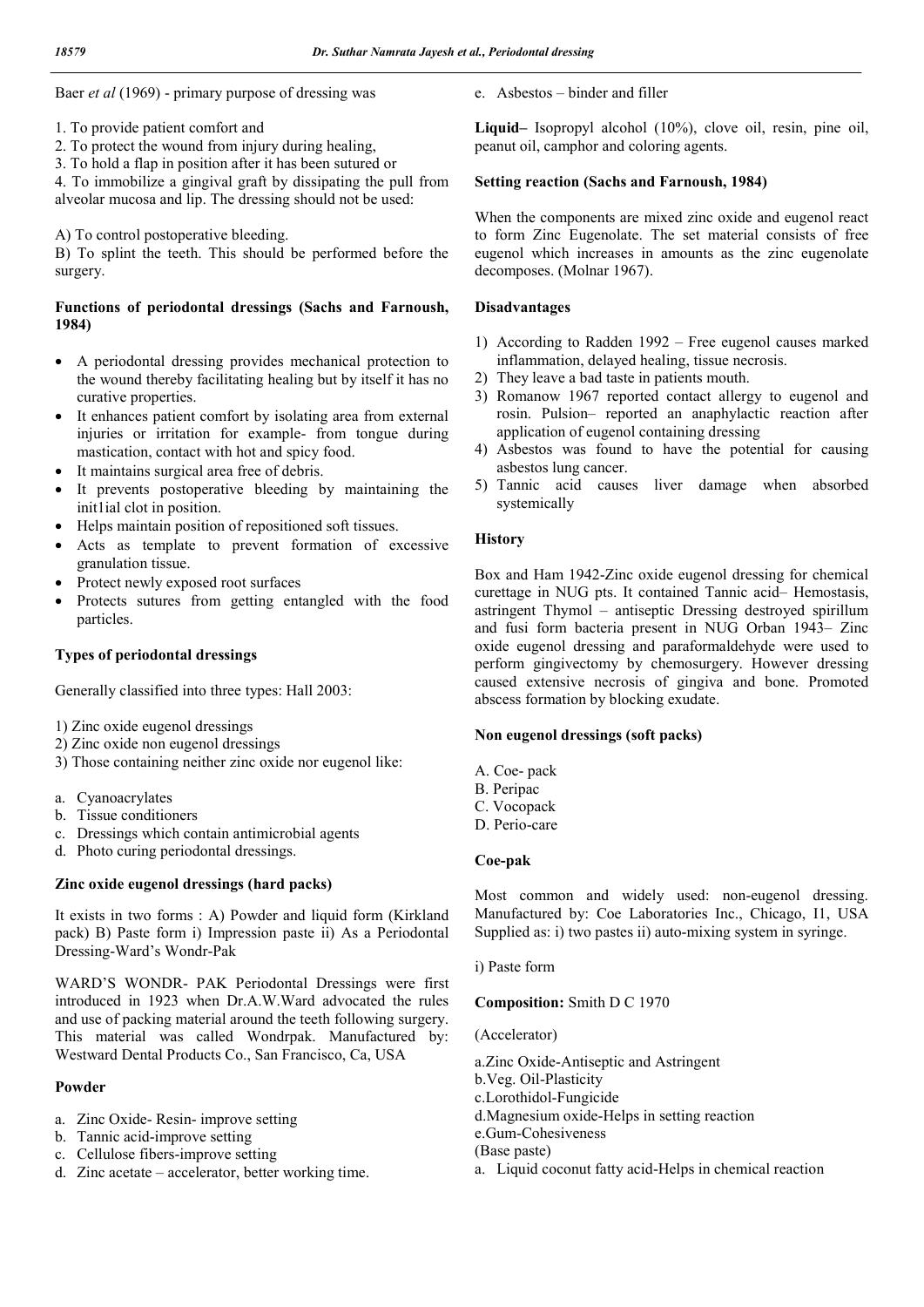- b. Colophony resin-Regulates the setting time
- c. Chlorothymol- Bacteriostatic

The reaction between metallic salts and fatty acid is the main basis for Coe-Pak. Dressing does not contain asbestos and eugenol thereby avoiding problems associated with these ingredients.

#### **Coe – Pak (Auto mixing System)**

Contained within a syringe. 2 Cylinders contain a base and accelerator respectively. Pull the trigger and bring the pastes mix at the tip of syringe. It is then deposited on mixing pad. Within 30 seconds it sets and hardens much faster than manually mixed system.

#### **Peripac (Sachs and Farnoush, 1984)**

Manufactured by: GC America Inc., Chicago, USA.

Premixed zinc-oxide dressings are available.

Composition- contains calcium sulfate, zinc oxide, polymethylmethacrylate, dimethoxytetra-ethylene glycol, flavoring agents, colouring agents.

To use this material, a small quantity should be taken from the jar with a dry sterile spatula and deposited on a paper napkin. Hardening of Peripac begins as soon as it comes into contact with water and is complete in about 20 minutes. Application of the dressing should not take more than 2-3 minutes. A correctly applied dressing remains with no change for 8-10 days.

#### **Vocopac (VOCO, 2010)**

Manufactured by: Voco, Cuxhaven, Germany.

It is supplied as two pastes (base and catalyst) that chemically.

**Vocopac:** contains purified colophonium, zinc oxide, zinc acetate, magnesium oxide, fatty acids, natural resin and natural oils and colorant. Mixing time–  $20 - 30$  secs.

**Advantage:** This material remains elastic in the patient's mouth and is not brittle. Causes no gingival irritation. Adheres excellently to teeth and promotes healing.

#### **Contraindication**

In patients who are allergic to these ingredients and contact with the bone should be avoided as well. Slight discoloration of synthetic materials may also occur

#### **Perio care (http://www.pulpdent.com/products/view/133)**

Manufactured by: Voco, Cuxhaven, Germany. Available as– Paste-gel form

- 1. Paste Zinc-oxide, magnesium oxide, calcium hydroxide, vegetable oils.
- 2. Gel Resins, fatty acids, ethyl cellulose, lanolin, calcium hydroxide.

Equal amounts of paste and gel must be mixed on the mixing pad until the color becomes uniform. Setting time of this product is 45-60 seconds and the working time is 4-5 minutes

#### **Packs that contain neither zinc oxide nor eugenol**

- a. Perioputty
- b. Barricaid
- c. Methacrylic gel dressings
- d. Cyanoacrylates
- e. Collagen dressings

#### **Perio Putty (Gurey, 1969)**

It is a Non Eugenol dressing, Manufactured by Cadco Dental Products, Inc. in Los Angeles Contains 1. Methyl and prophyl parabens- for their bactericidal and fungicidal properties 2. Topical anesthetic- Benzocaine.

#### **Barricaid periodontal dressing**

Light cure dressing, Syringe form,

**Composition:** Contains polyether -urethane dimethacrylate resin-silanated silica, Visible Light Cure photo initiator and accelerator, stabiliser, colorant

#### **Advantages**

- 1. Non brittle and very elastic
- 2. No mixing-Single- component, light -activated periodontal dressing eliminates time consuming mixing of pastes.
- 3. Curing with a visible light-curing unit to form non-brittle, but firm, protective elastic covering
- 4. Incremental additions of the material, which bond adherently, can be made in the mouth without any special prior surface preparation.
- 5. The dressing is tinted pink, is tasteless, and has a translucent character which allows for superior esthetics.
- 6. Designed for both Direct and Indirect Placement. If the syringe is used in direct intra-oral placement, the syringe must be discarded to avoid any potential patient crossinfection.

#### **Disadvantage**

Polymerisable monomers may cause skin sensitization in susceptible persons.

### **Methacrylic Gel**

Used as tissue conditioners or as denture liners.

#### **Advantage**

- 1. Methacrylic gels were used primarily in dentistry as tissue conditioners or as denture liners. Soft and resilient, flows under pressure hence ideal for use in dentures.
- 2. Adapt closely to tissues,
- 3. Comfortable to wound,
- 4. Act as a vehicle for medicaments (Chlorhexidine) to soft tissues.